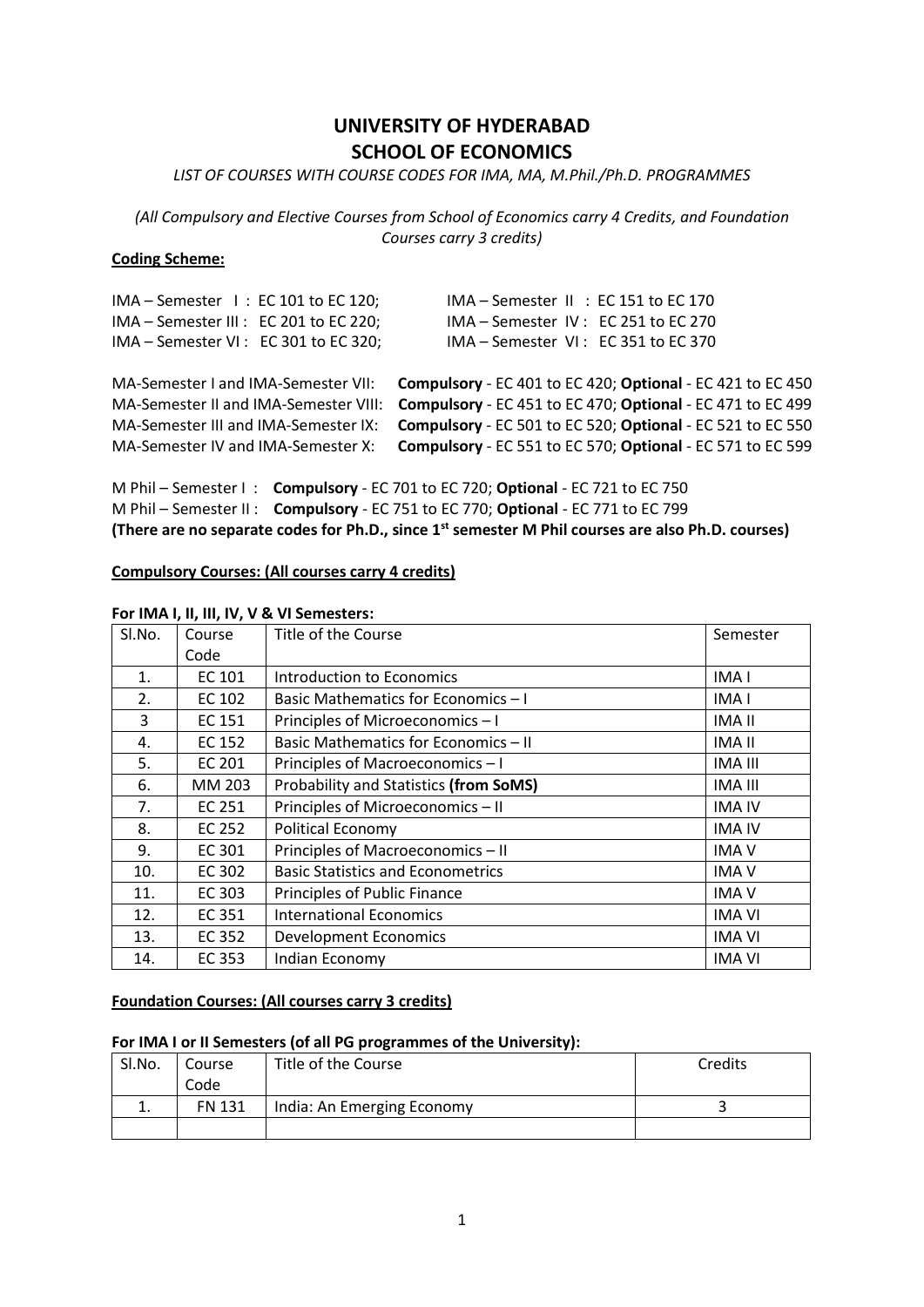## **Compulsory Courses:**

## **For IMA VII, VIII, IX & X Semesters and MA I, II, III & IV Semesters correspondingly – both for Economics (Econ.) and Financial Economics (Fin. Econ.) PG programmes:**

| SI.No. | Course | Title of the Course                     | Semester                                                      |  |
|--------|--------|-----------------------------------------|---------------------------------------------------------------|--|
|        | Code   |                                         |                                                               |  |
| 1.     | EC 401 | Macroeconomics                          | IMA VII & MA I - Econ. & Fin. Econ.                           |  |
| 2.     | EC 402 | <b>Classical Political Economy</b>      | IMA VII & MA I - Econ.                                        |  |
| 3.     | EC 403 | Probability Theory & Statistical        | IMA VII & MA I - Econ. & Fin. Econ.                           |  |
|        |        | Inference                               |                                                               |  |
| 4.     | EC 404 | <b>Financial Statement Analysis</b>     | IMA VII & MA I - Fin. Econ.                                   |  |
| 6.     | EC 405 | Optimization in Economic Theory - I     | IMA VII & MA I - Fin. Econ. (Compulsory);<br>Econ. (Elective) |  |
| 7.     | EC 406 | Econometrics-I                          | IMA VII & MA I - Fin. Econ. (Compulsory);                     |  |
|        |        |                                         | Econ. (Elective)                                              |  |
|        |        |                                         |                                                               |  |
| 8.     | EC 451 | Microeconomic Theory                    | IMA VIII & MA II - Econ. & Fin. Econ.                         |  |
| 9.     | EC 452 | <b>Public Finance</b>                   | IMA VIII & MA II - Econ.                                      |  |
| 10.    | EC 453 | Political Economy of Development        | IMA VIII & MA II - Econ.                                      |  |
| 11.    | EC 454 | Game Theory - I                         | IMA VIII & MA II - Fin. Econ. (Compulsory);                   |  |
|        |        |                                         | Econ. (Elective)                                              |  |
| 12.    | EC 455 | <b>Financial Economics</b>              | IMA VIII & MA II - Fin. Econ. (Compulsory);                   |  |
|        |        |                                         | Econ. (Elective)                                              |  |
| 13.    | EC 456 | Money, Banking and Financial Markets    | IMA VIII & MA II - Fin. Econ. (Compulsory);                   |  |
|        |        |                                         | Econ. (Elective)                                              |  |
| 14.    | EC 501 | Theories of Economic Growth             | IMA IX & MA III - Econ.                                       |  |
| 15.    | EC 502 | <b>International Trade and Payments</b> | IMA IX & MA III - Econ.                                       |  |
| 16.    | EC 504 | Time Series and Spectral Methods        | IMA IX & MA III - Fin. Econ. (Compulsory);                    |  |
|        |        |                                         | Econ. (Elective)                                              |  |
| 17.    | EC 505 | <b>Financial Derivatives and Risk</b>   | IMA IX & MA III - Fin. Econ. (Compulsory);                    |  |
|        |        | Management                              | Econ. (Elective)                                              |  |
| 18.    | EC 506 | Corporate Finance                       | IMA IX & MA III - Fin. Econ. (Compulsory);                    |  |
|        |        |                                         | Econ. (Elective)                                              |  |
| 19.    | EC 552 | Evolution of the Indian Economy since   | IMA X & MA IV - Econ.                                         |  |
|        |        | Independence                            |                                                               |  |
| 20.    | EC 553 | <b>Financial Modelling</b>              | IMA X & MA IV - Fin. Econ. (Compulsory);                      |  |
|        |        |                                         | Econ. (Elective)                                              |  |
| 21.    | EC 560 | MA (Financial Economics) Compulsory     | IMA X & MA IV - Fin. Econ.:                                   |  |
|        |        | Project                                 | $(Credits = 8)$                                               |  |
|        |        |                                         |                                                               |  |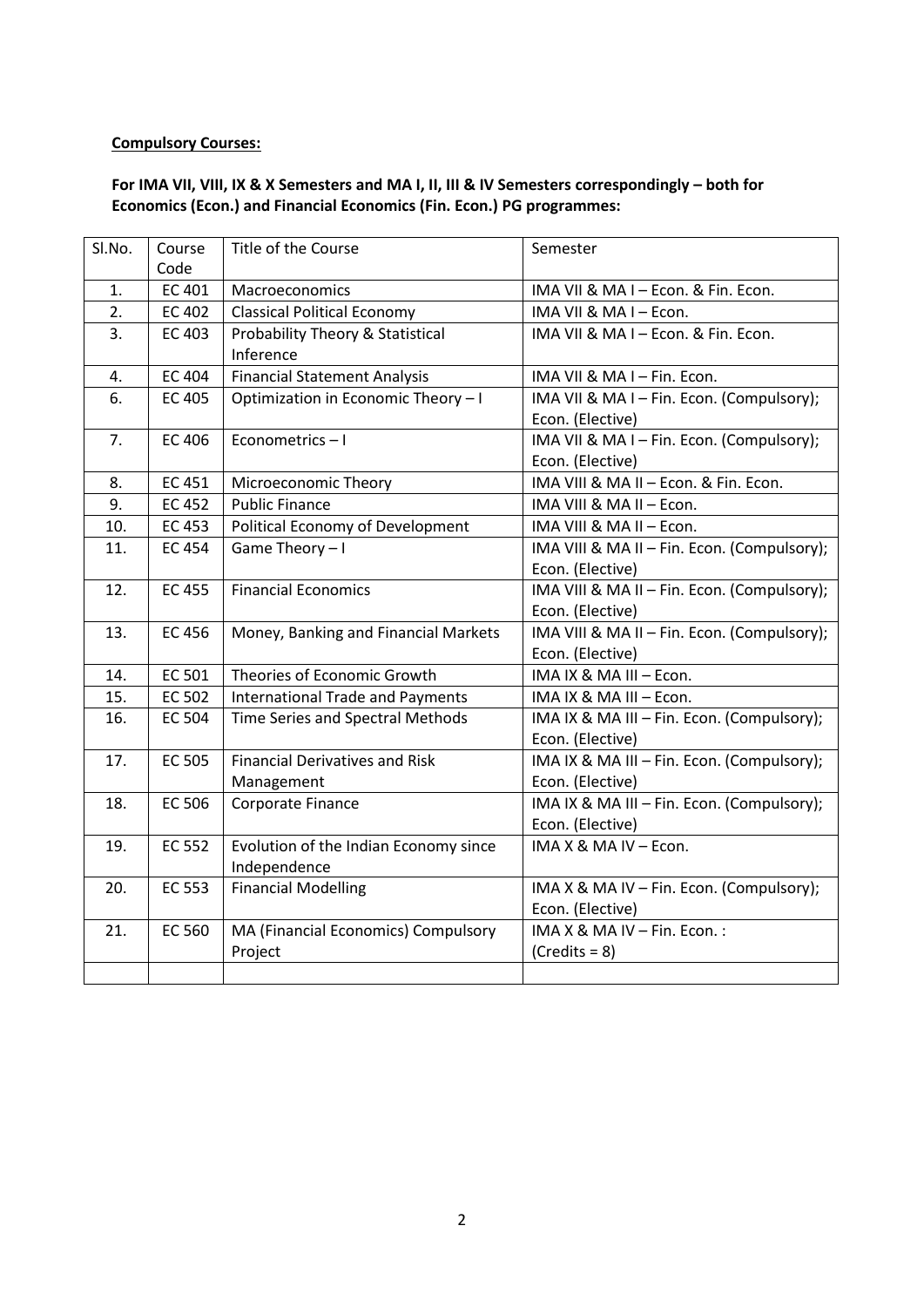### **Optional Courses:**

## **For IMA VII, VIII, IX & X Semesters and MA I, II, III & IV Semesters correspondingly – both for Economics (Econ.) and Financial Economics (Fin. Econ.) PG programmes:**

| SI.No          | Course        | <b>Title of the Course</b>                       | The earliest Semester in which        |  |
|----------------|---------------|--------------------------------------------------|---------------------------------------|--|
|                | Code          |                                                  | offered                               |  |
|                |               |                                                  |                                       |  |
| $\mathbf{1}$   | EC 405        | Optimization in Economic Theory-I                | IMA VII & MA I - Fin. Econ.           |  |
|                |               |                                                  | (Compulsory); Econ. (Elective)        |  |
| $\overline{2}$ | EC 406        | Econometrics-I                                   | IMA VII & MA I - Fin. Econ.           |  |
|                |               |                                                  | (Compulsory); Econ. (Elective)        |  |
| 3              | EC 421        | <b>Mathematics for Economics</b>                 | MAI (Econ)                            |  |
| $\overline{4}$ | <b>EC 422</b> | <b>Statistical Methods for Economics</b>         | MAI (Econ)                            |  |
|                |               |                                                  |                                       |  |
| 5              | EC 454        | Game Theory $-1$                                 | IMA VIII & MA II - Fin. Econ.         |  |
|                |               |                                                  | (Compulsory); Econ. (Elective)        |  |
| 6              | EC 455        | <b>Financial Economics</b>                       | IMA VIII & MA II - Fin. Econ.         |  |
|                |               |                                                  | (Compulsory); Econ. (Elective)        |  |
| $\overline{7}$ | EC 456        | Money, Banking and Financial Markets             | IMA VIII & MA II - Fin. Econ.         |  |
|                |               |                                                  | (Compulsory); Econ. (Elective)        |  |
| 8              | EC 471        | Econometrics-II                                  | IMA VIII & MA II - Econ. & Fin. Econ. |  |
| 9              | EC 472        | <b>Agricultural Economics</b>                    | IMA VIII & MA II - Econ. & Fin. Econ. |  |
| 10             | EC 474        | Economics of Healthcare: Theory and              | IMA VIII & MA II - Econ. & Fin. Econ. |  |
|                |               | Policy $-1$                                      |                                       |  |
| 11             | EC 477        | Development Economics-I                          | IMA VIII & MA II - Econ. & Fin. Econ. |  |
|                |               |                                                  |                                       |  |
| 12             | EC 504        | Time Series and Spectral Methods                 | IMA IX & MA III - Fin. Econ.          |  |
|                |               |                                                  | (Compulsory); Econ. (Elective)        |  |
|                |               |                                                  |                                       |  |
| 13             | EC 505        | <b>Financial Derivatives and Risk Management</b> | IMA IX & MA III - Fin. Econ.          |  |
|                |               |                                                  | (Compulsory); Econ. (Elective)        |  |
| 14             | EC 506        | Corporate Finance                                | IMA IX & MA III - Fin. Econ.          |  |
|                |               |                                                  | (Compulsory); Econ. (Elective)        |  |
| 15             | EC 521        | Capital Theory                                   | IMA IX & MA III - Econ. & Fin. Econ.  |  |
| 16             | EC 522        | International Finance                            | IMA IX & MA III - Econ. & Fin. Econ.  |  |
| 17             | EC 525        | Optimization in Economic Theory - II             | IMA IX & MA III - Econ. & Fin. Econ.  |  |
| 18             | EC 526        | Industrial Economics-I                           | IMA IX & MA III - Econ. & Fin. Econ.  |  |
| 19             | EC 527        | Mathematical Finance - I                         | IMA IX & MA III - Econ. & Fin. Econ.  |  |
| 20             | EC 528        | Econometrics - III                               | IMA IX & MA III - Econ. & Fin. Econ.  |  |
| 21             | EC 530        | <b>Health Economics</b>                          | IMA IX & MA III - Econ. & Fin. Econ.  |  |
| 22             | EC 531        | <b>New Institutional Economics</b>               | IMA IX & MA III - Econ. & Fin. Econ.  |  |
| 23             | EC 532        | <b>Financial Econometrics</b>                    | IMA IX & MA III - Econ. & Fin. Econ.  |  |
| 24             | EC 533        | <b>Economics of Tourism</b>                      | IMA IX & MA III - Econ. & Fin. Econ.  |  |
| 25             | EC 534        | Environmental Economics-I                        | IMA IX & MA III - Econ. & Fin. Econ.  |  |
| 26             | EC 535        | Development Economics - II                       | IMA IX & MA III - Econ. & Fin. Econ.  |  |
| 27             | EC 536        | Population and Development                       | IMA IX & MA III - Econ. & Fin. Econ.  |  |
| 28             | EC 537        | Issues in Indian Fiscal Policy                   | IMA IX & MA III - Econ. & Fin. Econ.  |  |
| 29             | EC 538        | Economics of Insurance                           | IMA IX & MA III - Econ. & Fin. Econ.  |  |
| 30             | EC 540        | Game Theory - II                                 | IMA IX & MA III - Econ. & Fin. Econ.  |  |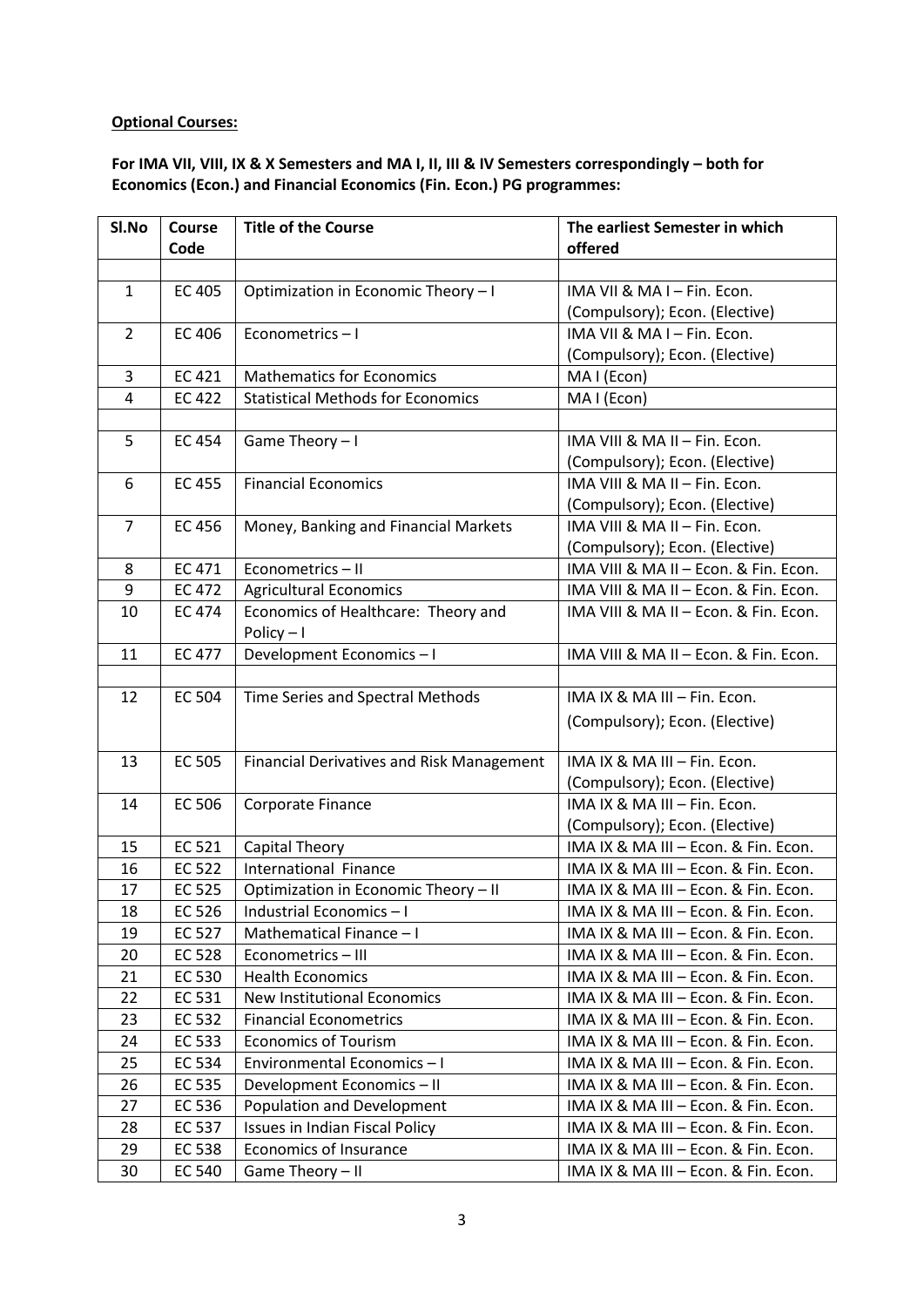| Sl.No | Course        | <b>Title of the Course</b>                      | The earliest Semester in which       |  |
|-------|---------------|-------------------------------------------------|--------------------------------------|--|
|       | Code          |                                                 | offered                              |  |
| 31    | EC 541        | Economics of Healthcare: Theory and             | IMA IX & MA III - Econ. & Fin. Econ. |  |
|       |               | Policy - II                                     |                                      |  |
| 32    | EC 542        | Social Choice Theory                            | IMA IX & MA III - Econ. & Fin. Econ. |  |
| 33    | EC 543        | Economic Development in Asia                    | IMA IX & MA III - Econ. & Fin. Econ. |  |
| 34    | EC 544        | <b>Econometrics of Panel Data</b>               | IMA IX & MA III - Econ. & Fin. Econ. |  |
| 35    | EC 545        | <b>Economics of Education</b>                   | IMA IX & MA III - Econ. & Fin. Econ. |  |
| 36    | EC 546        | Labour Economics                                | IMA IX & MA III - Econ. & Fin. Econ. |  |
| 37    | EC 547        | <b>Transport Economics</b>                      | IMA IX & MA III - Econ. & Fin. Econ. |  |
| 38    | EC 548        | Economic History of India during Colonial       | IMA IX & MA III - Econ. & Fin. Econ. |  |
|       |               | Period (1750-1947)                              |                                      |  |
|       |               |                                                 |                                      |  |
| 39    | EC 553        | <b>Financial Modelling</b>                      | IMA X & MA IV - Fin. Econ.           |  |
|       |               |                                                 | (Compulsory); Econ. (Elective)       |  |
| 40    | EC 571        | <b>General Equilibrium Theory</b>               | IMA X & MA IV - Econ. & Fin. Econ.   |  |
| 41    | EC 572        | MA (Economics) Optional Project                 | IMA X & MA IV - Econ.:               |  |
|       |               |                                                 | $(Credits = 4)$                      |  |
| 42    | EC 573        | <b>Computational Finance</b>                    | IMA X & MA IV - Econ. & Fin. Econ.   |  |
| 43    | EC 574        | Industrial Economics - II                       | IMA X & MA IV - Econ. & Fin. Econ.   |  |
| 44    | EC 576        | Model Building and Simulation in                | IMA X & MA IV - Econ. & Fin. Econ.   |  |
|       |               | Economics                                       |                                      |  |
| 45    | <b>EC 577</b> | Law and Economics                               | IMA X & MA IV - Econ. & Fin. Econ.   |  |
| 46    | <b>EC 580</b> | <b>Operations Research for Applied Economic</b> | IMA X & MA IV - Econ. & Fin. Econ.   |  |
|       |               | Analysis                                        |                                      |  |
| 47    | EC 581        | Theory of the Firm and the Labour Process       | IMA X & MA IV - Econ. & Fin. Econ.   |  |
| 48    | EC 583        | Fixed Income Securities, Debt Markets and       | IMA X & MA IV - Econ. & Fin. Econ.   |  |
|       |               | the Macroeconomy                                |                                      |  |
| 49    | EC 584        | <b>Economics of Discrimination</b>              | IMA X & MA IV - Econ. & Fin. Econ.   |  |
| 50    | EC 585        | <b>Natural Resource Economics</b>               | IMA X & MA IV - Econ. & Fin. Econ.   |  |
| 51    | EC 586        | <b>Urban Economics and Policy</b>               | IMA X & MA IV - Econ. & Fin. Econ.   |  |
| 52    | EC 587        | Issues in Indian Fiscal Policy                  | IMA X & MA IV - Econ. & Fin. Econ.   |  |
| 53    | EC 588        | Mathematical Finance - II                       | IMA X & MA IV - Econ. & Fin. Econ.   |  |
| 54    | EC 589        | Data Analysis using 'R'                         | IMA X & MA IV - Econ. & Fin. Econ.   |  |
| 55    | EC 592        | <b>Transitional Economics</b>                   | IMA X & MA IV - Econ. & Fin. Econ.   |  |
| 56    | EC 595        | <b>Land Economics</b>                           | IMA X & MA IV - Econ. & Fin. Econ.   |  |
| 57    | EC 596        | Indian Political Economy of Caste and Class     | IMA X & MA IV - Econ. & Fin. Econ.   |  |
| 58    | EC 597        | <b>Islamic Banking</b>                          | IMA X & MA IV - Econ. & Fin. Econ.   |  |